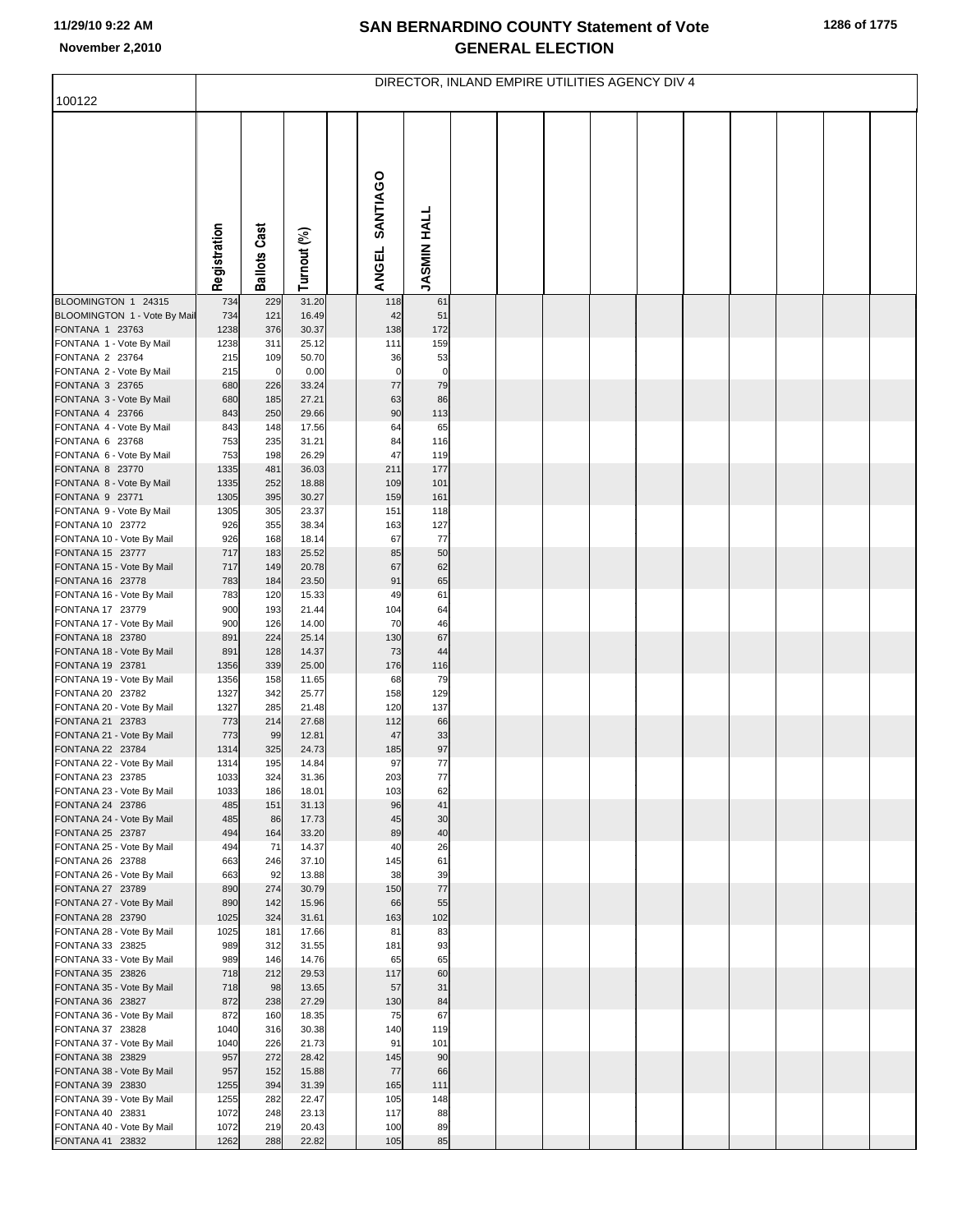## **SAN BERNARDINO COUNTY Statement of Vote November 2,2010 GENERAL ELECTION**

|                                               | DIRECTOR, INLAND EMPIRE UTILITIES AGENCY DIV 4 |                               |                |  |                            |                            |             |  |  |  |                                                      |  |  |           |  |
|-----------------------------------------------|------------------------------------------------|-------------------------------|----------------|--|----------------------------|----------------------------|-------------|--|--|--|------------------------------------------------------|--|--|-----------|--|
| 100122                                        |                                                |                               |                |  |                            |                            |             |  |  |  |                                                      |  |  |           |  |
|                                               | Registration                                   | <b>Ballots Cast</b>           | Turnout (%)    |  | SANTIAGO<br><b>ANGEL</b>   | <b>JASMIN HALL</b>         |             |  |  |  |                                                      |  |  |           |  |
| FONTANA 41 - Vote By Mail                     | 1262                                           | 249                           | 19.73          |  | 108                        | 115                        |             |  |  |  |                                                      |  |  |           |  |
| FONTANA 44 23795<br>FONTANA 44 - Vote By Mail | 818<br>818                                     | 288<br>181                    | 35.21<br>22.13 |  | 99<br>76                   | 135<br>81                  |             |  |  |  |                                                      |  |  |           |  |
| FONTANA 45 23796                              | 924                                            | 325                           | 35.17          |  | 135                        | 128                        |             |  |  |  |                                                      |  |  |           |  |
| FONTANA 45 - Vote By Mail                     | 924                                            | 190                           | 20.56          |  | 82                         | 89                         |             |  |  |  |                                                      |  |  |           |  |
| FONTANA 47 23798                              | 929                                            | 286                           | 30.79          |  | 153                        | 94                         |             |  |  |  |                                                      |  |  |           |  |
| FONTANA 47 - Vote By Mail<br>FONTANA 48 23799 | 929<br>616                                     | 175<br>191                    | 18.84<br>31.01 |  | 98<br>76                   | 63<br>73                   |             |  |  |  |                                                      |  |  |           |  |
| FONTANA 48 - Vote By Mail                     | 616                                            | 140                           | 22.73          |  | 62                         | 52                         |             |  |  |  |                                                      |  |  |           |  |
| FONTANA 49 23800                              | 187                                            | 65                            | 34.76          |  | 24                         | 32                         |             |  |  |  |                                                      |  |  |           |  |
| FONTANA 49 - Vote By Mail                     | 187                                            | $\mathbf 0$                   | 0.00           |  | $\mathbf 0$                | $\mathbf 0$                |             |  |  |  |                                                      |  |  |           |  |
| FONTANA 50 23801                              | 958                                            | 278<br>224                    | 29.02          |  | 111                        | 107                        |             |  |  |  |                                                      |  |  |           |  |
| FONTANA 50 - Vote By Mail<br>FONTANA 51 23802 | 958<br>853                                     | 242                           | 23.38<br>28.37 |  | 95<br>92                   | 94<br>94                   |             |  |  |  |                                                      |  |  |           |  |
| FONTANA 51 - Vote By Mail                     | 853                                            | 214                           | 25.09          |  | 79                         | 108                        |             |  |  |  |                                                      |  |  |           |  |
| FONTANA 53 23803                              | 988                                            | 244                           | 24.70          |  | 108                        | 88                         |             |  |  |  |                                                      |  |  |           |  |
| FONTANA 53 - Vote By Mail                     | 988                                            | 190                           | 19.23          |  | 84                         | 71                         |             |  |  |  |                                                      |  |  |           |  |
| FONTANA 55 23805<br>FONTANA 55 - Vote By Mail | 757<br>757                                     | 246<br>189                    | 32.50<br>24.97 |  | 112<br>53                  | 85<br>109                  |             |  |  |  |                                                      |  |  |           |  |
| FONTANA 56 23806                              | 769                                            | 225                           | 29.26          |  | 125                        | 63                         |             |  |  |  |                                                      |  |  |           |  |
| FONTANA 56 - Vote By Mail                     | 769                                            | 125                           | 16.25          |  | 58                         | 56                         |             |  |  |  |                                                      |  |  |           |  |
| FONTANA 57 23807                              | 896                                            | 272                           | 30.36          |  | 155                        | 75<br>78                   |             |  |  |  |                                                      |  |  |           |  |
| FONTANA 57 - Vote By Mail<br>FONTANA 58 23808 | 896<br>941                                     | 162<br>351                    | 18.08<br>37.30 |  | 72<br>170                  | 123                        |             |  |  |  |                                                      |  |  |           |  |
| FONTANA 58 - Vote By Mail                     | 941                                            | 120                           | 12.75          |  | 58                         | 45                         |             |  |  |  |                                                      |  |  |           |  |
| FONTANA 59 23809                              | 441                                            | 99                            | 22.45          |  | 60                         | 24                         |             |  |  |  |                                                      |  |  |           |  |
| FONTANA 59 - Vote By Mail<br>FONTANA 60 23810 | 441<br>522                                     | 97<br>117                     | 22.00<br>22.41 |  | 59<br>63                   | 30<br>37                   |             |  |  |  |                                                      |  |  |           |  |
| FONTANA 60 - Vote By Mail                     | 522                                            | 100                           | 19.16          |  | 50                         | 37                         |             |  |  |  |                                                      |  |  |           |  |
| FONTANA 61 23835                              | 742                                            | 182                           | 24.53          |  | 92                         | 55                         |             |  |  |  |                                                      |  |  |           |  |
| FONTANA 61 - Vote By Mail                     | 742                                            | 227                           | 30.59          |  | 96                         | 101                        |             |  |  |  |                                                      |  |  |           |  |
| FONTANA 62 23811<br>FONTANA 62 - Vote By Mail | 642<br>642                                     | 174<br>99                     | 27.10<br>15.42 |  | 100<br>46                  | 51<br>32                   |             |  |  |  |                                                      |  |  |           |  |
| FONTANA 63 23812                              | 1083                                           | 340                           | 31.39          |  | 147                        | 130                        |             |  |  |  |                                                      |  |  |           |  |
| FONTANA 63 - Vote By Mail                     | 1083                                           | 265                           | 24.47          |  | 128                        | 105                        |             |  |  |  |                                                      |  |  |           |  |
| FONTANA 64 23813                              | 910                                            | 241                           | 26.48          |  | 136                        | 68                         |             |  |  |  |                                                      |  |  |           |  |
| FONTANA 64 - Vote By Mail<br>FONTANA 65 23836 | 910<br>1064                                    | 103<br>280                    | 11.32<br>26.32 |  | 54<br>152                  | 35<br>81                   |             |  |  |  |                                                      |  |  |           |  |
| FONTANA 65 - Vote By Mail                     | 1064                                           | 175                           | 16.45          |  | 85                         | 72                         |             |  |  |  |                                                      |  |  |           |  |
| FONTANA 66 23837                              | 857                                            | 246                           | 28.70          |  | 135                        | 79                         |             |  |  |  |                                                      |  |  |           |  |
| FONTANA 66 - Vote By Mail<br>FONTANA 67 23838 | 857<br>781                                     | 112<br>141                    | 13.07<br>18.05 |  | 43<br>87                   | 61<br>35                   |             |  |  |  |                                                      |  |  |           |  |
| FONTANA 67 - Vote By Mail                     | 781                                            | 127                           | 16.26          |  | 64                         | 49                         |             |  |  |  |                                                      |  |  |           |  |
| FONTANA 68 23839                              | 926                                            | 249                           | 26.89          |  | 127                        | 79                         |             |  |  |  |                                                      |  |  |           |  |
| FONTANA 68 - Vote By Mail                     | 926                                            | 156                           | 16.85          |  | 83                         | 56                         |             |  |  |  |                                                      |  |  |           |  |
| FONTANA 71 23814<br>FONTANA 71 - Vote By Mail | $\mathbf 0$<br>$\mathbf 0$                     | $\mathbf 0$<br>$\overline{0}$ | 0.00<br>0.00   |  | $\mathbf 0$<br>$\mathbf 0$ | $\mathbf 0$<br>$\mathbf 0$ |             |  |  |  |                                                      |  |  |           |  |
| FONTANA 75 23841                              | 663                                            | 198                           | 29.86          |  | 91                         | 75                         |             |  |  |  |                                                      |  |  |           |  |
| FONTANA 75 - Vote By Mail                     | 663                                            | 122                           | 18.40          |  | 62                         | 44                         |             |  |  |  |                                                      |  |  |           |  |
| FONTANA 76 23815                              | O                                              | $\mathbf{0}$                  | 0.00           |  | $\pmb{0}$                  | $\mathbf 0$                |             |  |  |  |                                                      |  |  |           |  |
| FONTANA 76 - Vote By Mail<br>FONTANA 80 23842 | $\mathbf 0$<br>7                               | $\mathbf 0$                   | 0.00<br>28.57  |  | $\pmb{0}$                  | $\pmb{0}$                  | *********** |  |  |  | <b>Insufficient Turnout to Protect Voter Privacy</b> |  |  | ********* |  |
| FONTANA 80 - Vote By Mail                     | $\overline{7}$                                 | $\overline{0}$                | 0.00           |  | $\mathbf 0$                | $\mathbf 0$                |             |  |  |  |                                                      |  |  |           |  |
| FONTANA 82 23817                              | 789                                            | 231                           | 29.28          |  | 127                        | 70                         |             |  |  |  |                                                      |  |  |           |  |
| FONTANA 82 - Vote By Mail                     | 789                                            | 132                           | 16.73          |  | 67                         | 52                         |             |  |  |  |                                                      |  |  |           |  |
| FONTANA 83 23818<br>FONTANA 83 - Vote By Mail | $\mathbf 0$<br>$\mathbf 0$                     | $\overline{0}$<br>$\mathbf 0$ | 0.00<br>0.00   |  | $\mathbf 0$<br>$\mathbf 0$ | $\mathbf 0$<br>$\pmb{0}$   |             |  |  |  |                                                      |  |  |           |  |
| FONTANA 85 23819                              | 372                                            | 147                           | 39.52          |  | 63                         | 43                         |             |  |  |  |                                                      |  |  |           |  |
| FONTANA 85 - Vote By Mail                     | 372                                            | 71                            | 19.09          |  | 28                         | 33                         |             |  |  |  |                                                      |  |  |           |  |
| FONTANA 87 23820                              | 354                                            | 105                           | 29.66          |  | 46                         | 32                         |             |  |  |  |                                                      |  |  |           |  |
| FONTANA 87 - Vote By Mail                     | 354                                            | 56                            | 15.82          |  | 20                         | 18                         |             |  |  |  |                                                      |  |  |           |  |